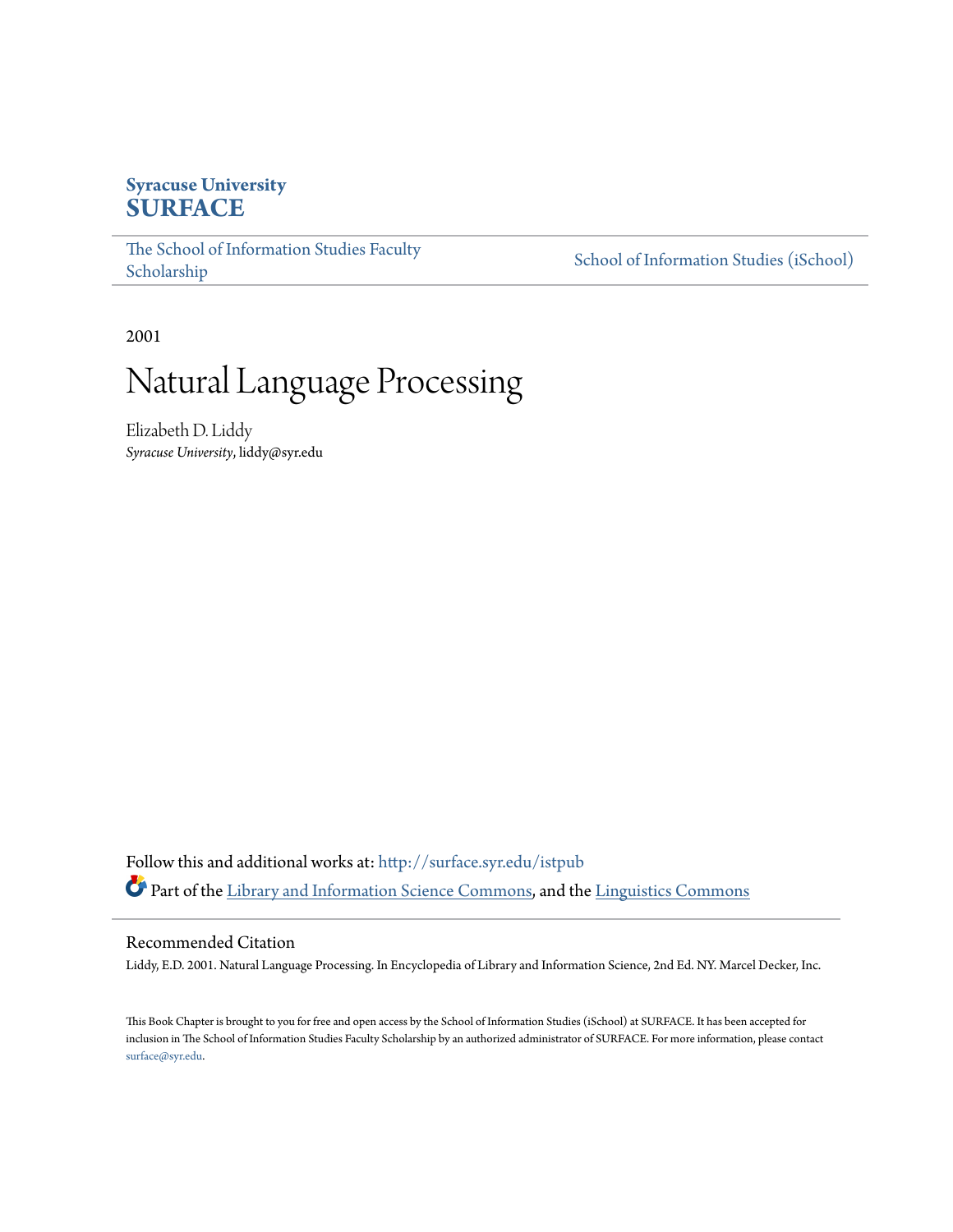# Natural Language Processing $^{\rm l}$

# INTRODUCTION

Natural Language Processing (NLP) is the computerized approach to analyzing text that is based on both a set of theories and a set of technologies. And, being a very active area of research and development, there is not a single agreed-upon definition that would satisfy everyone, but there are some aspects, which would be part of any knowledgeable person's definition. The definition I offer is:

**Definition:** Natural Language Processing is a theoretically motivated range of computational techniques for analyzing and representing naturally occurring texts at one or more levels of linguistic analysis for the purpose of achieving human-like language processing for a range of tasks or applications.

Several elements of this definition can be further detailed. Firstly the imprecise notion of 'range of computational techniques' is necessary because there are multiple methods or techniques from which to choose to accomplish a particular type of language analysis.

'Naturally occurring texts' can be of any language, mode, genre, etc. The texts can be oral or written. The only requirement is that they be in a language used by humans to communicate to one another. Also, the text being analyzed should not be specifically constructed for the purpose of the analysis, but rather that the text be gathered from actual usage.

usage.<br>The notion of *'levels of linguistic analysis'* (to be further explained in Section 2) refers to the fact that there are multiple types of language processing known to be at work when humans produce or comprehend language. It is thought that humans normally utilize al of these levels since each level conveys different types of meaning. But various NLP systems utilize different levels, or combinations of levels of linguistic analysis, and this is seen in the differences amongst various NLP applications. This also leads to much confusion on the part of non-specialists as to what NLP really is, because a system that uses any subset of these levels of analysis can be said to be an NLP-based system. The difference between them, therefore, may actually be whether the system uses 'weak' NLP or 'strong' NLP.

'Human-like language processing' reveals that NLP is considered a discipline within Artificial Intelligence (AI). And while the full lineage of NLP does depend on a number of other disciplines, since NLP strives for human-like performance, it is appropriate to consider it an AI discipline.

'For a range of tasks or applications' points out that NLP is not usually considered a goal in and of itself, except perhaps for AI researchers. For others, NLP is the means for

-<sup>1</sup> Liddy, E. D. In Encyclopedia of Library and Information Science,  $2<sup>nd</sup>$  Ed. Marcel Decker, Inc.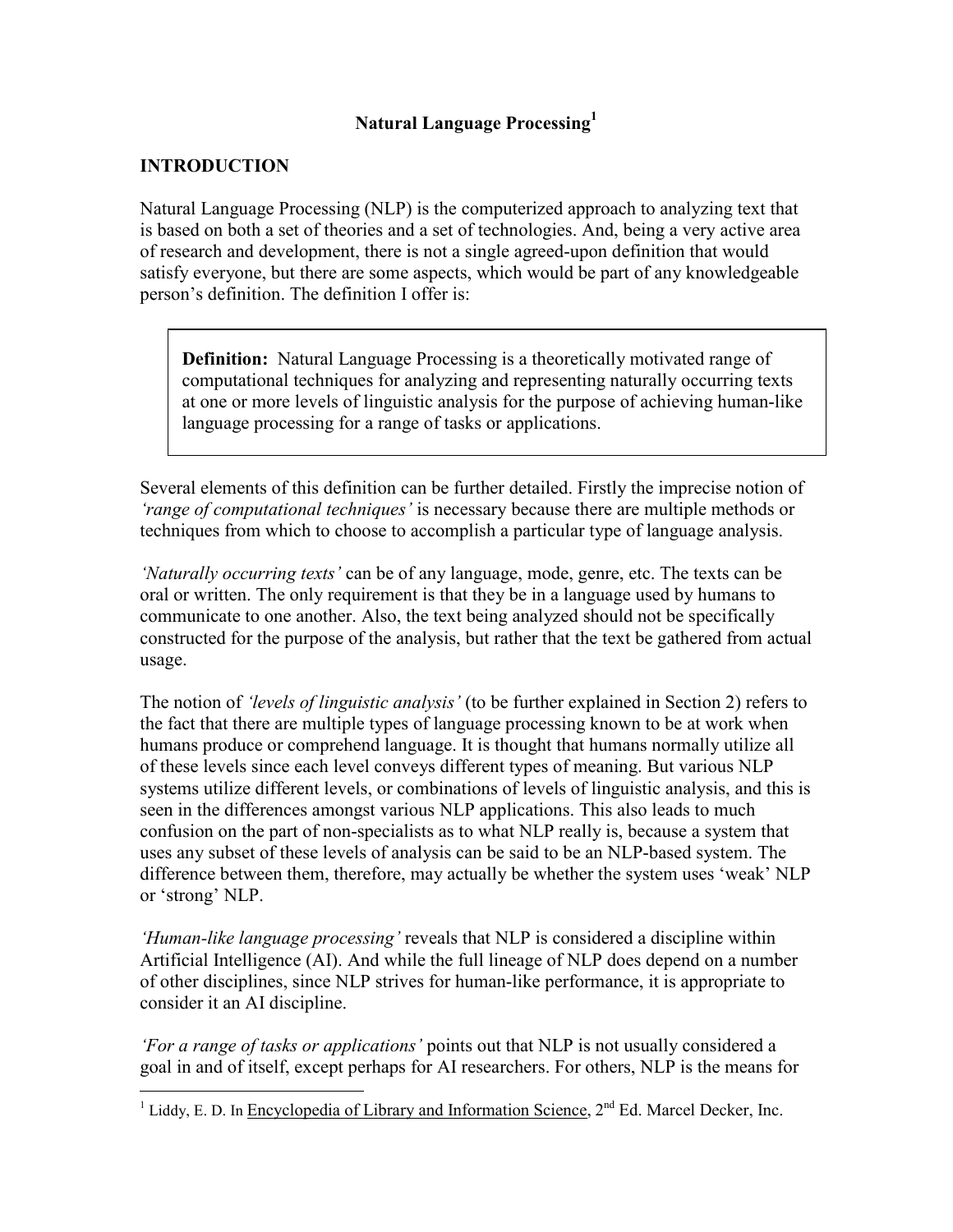accomplishing a particular task. Therefore, you have Information Retrieval (IR) systems that utilize NLP, as well as Machine Translation (MT), Question-Answering, etc.

# Goa

The goal of NLP as stated above is "to accomplish human-like language processing". The choice of the word 'processing' is very deliberate, and should not be replaced with 'understanding'. For although the field of NLP was originally referred to as Natural Language Understanding (NLU) in the early days of AI, it is well agreed today that while the goal of NLP is true NLU, that goal has not yet been accomplished. A full NLU System would be able to:

- 1. Paraphrase an input text
- 2. Translate the text into another language
- 3. Answer questions about the contents of the text
- 4. Draw inferences from the text

While NLP has made serious inroads into accomplishing goals 1 to 3, the fact that NLP systems cannot, of themselves, draw inferences from text, NLU still remains the goal of NLP.

There are more practical goals for NLP, many related to the particular application for which it is being utilized. For example, an NLP-based IR system has the goal of providing more precise, complete information in response to a user's real information need. The goal of the NLP system here is to represent the true meaning and intent of the user's query, which can be expressed as naturally in everyday language as if they were speaking to a reference librarian. Also, the contents of the documents that are being searched will be represented at all their levels of meaning so that a true match between need and response can be found, no matter how either are expressed in their surface form.

# **Origins**

As most modern disciplines, the lineage of NLP is indeed mixed, and still today has strong emphases by different groups whose backgrounds are more influenced by one or another of the disciplines. Key among the contributors to the discipline and practice of NLP are: *Linguistics* - focuses on formal, structural models of language and the discovery of language universals - in fact the field of NLP was originally referred to as Computational Linguistics; Computer Science - is concerned with developing internal representations of data and efficient processing of these structures, and; Cognitive Psychology - looks at language usage as a window into human cognitive processes, and has the goal of modeling the use of language in a psychologically plausible way.

# Divisions

While the entire field is referred to as Natural Language Processing, there are in fact two distinct focuses – language processing and language generation. The first of these refers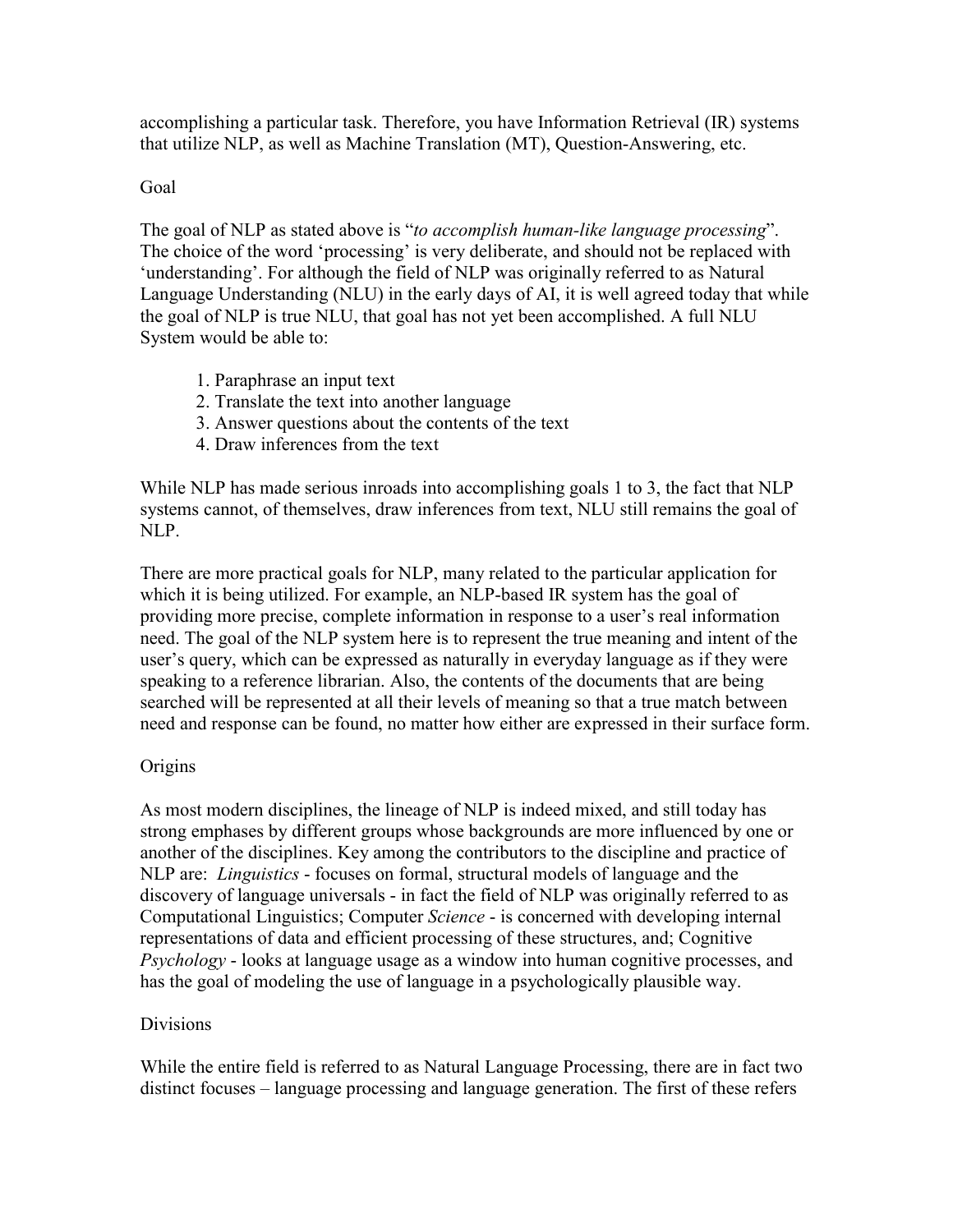to the analysis of language for the purpose of producing a meaningful representation, while the latter refers to the production of language from a representation. The task of Natural Language Processing is equivalent to the role of reader/listener, while the task of Natural Language Generation is that of the writer/speaker. While much of the theory and technology are shared by these two divisions, Natural Language Generation also requires a planning capability. That is, the generation system requires a plan or model of the goal of the interaction in order to decide what the system should generate at each point in an interaction. We will focus on the task of natural language analysis, as this is most relevant to Library and Information Science.

Another distinction is traditionally made between language understanding and speech understanding. Speech understanding starts with, and speech generation ends with, ora language and therefore rely on the additional fields of acoustics and phonology. Speech understanding focuses on how the 'sounds' of language as picked up by the system in the form of acoustical waves are transcribed into recognizable morphemes and words. Once in this form, the same levels of processing which are utilized on written text are utilized. All of these levels, including the phonology level, will be covered in Section 2; however, the emphasis throughout will be on language in the written form.

# BRIEF HISTORY OF NATURAL LANGUAGE PROCESSING

Research in natural language processing has been going on for several decades dating back to the late 1940s. Machine translation (MT) was the first computer-based application related to natural language. While Weaver and Booth  $(1)$ ;  $(2)$  started one of the earliest MT projects in 1946 on computer translation based on expertise in breaking enemy codes during World War II, it was generally agreed that it was Weaver's memorandum of 1949 that brought the idea of MT to general notice and inspired many projects (3). He suggested using ideas from cryptography and information theory for language translation. Research began at various research institutions in the United States within a few years.

Early work in MT took the simplistic view that the only differences between languages resided in their vocabularies and the permitted word orders. Systems developed from this perspective simply used dictionary-lookup for appropriate words for translation and reordered the words after translation to fit the word-order rules of the target language, without taking into account the lexical ambiguity inherent in natural language. This produced poor results. The apparent failure made researchers realize that the task was a lot harder than anticipated, and they needed a more adequate theory of language. However, it was not until 1957 when Chomsky (4) published Syntactic Structures introducing the idea of generative grammar, did the field gain better insight into whether or how mainstream linguistics could help MT.

During this period, other NLP application areas began to emerge, such as speech recognition. The language processing community and the speech community then was split into two camps with the language processing community dominated by the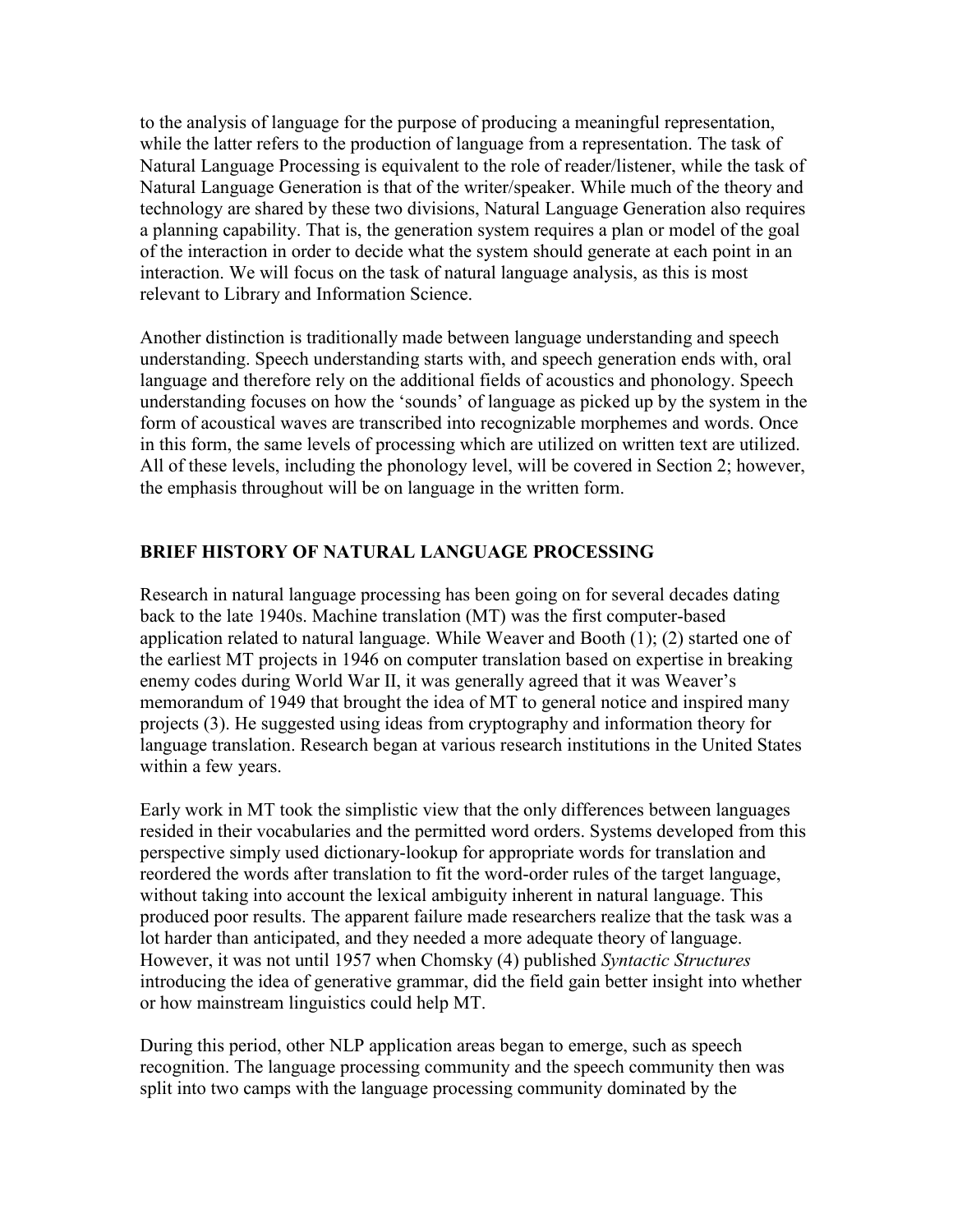theoretical perspective of generative grammar and hostile to statistical methods, and the speech community dominated by statistical information theory  $(5)$  and hostile to theoretical linguistics  $(6)$ .

Due to the developments of the syntactic theory of language and parsing algorithms, there was over-enthusiasm in the 1950s that people believed that fully automatic high quality translation systems (2) would be able to produce results indistinguishable from those of human translators, and such systems should be in operation within a few years. It was not only unrealistic given the then-available linguistic knowledge and computer systems, but also impossible in principle (3).

 The inadequacies of then-existing systems, and perhaps accompanied by the overenthusiasm, led to the ALPAC (Automatic Language Processing Advisory Committee of the National Academy of Science - National Research Council) report of 1966. (7) The report concluded that MT was not immediately achievable and recommended it not be funded. This had the effect of halting MT and most work in other applications of NLP at least within the United States.

Although there was a substantial decrease in NLP work during the years after the ALPAC report, there were some significant developments, both in theoretical issues and in construction of prototype systems. Theoretical work in the late 1960's and early 1970's focused on the issue of how to represent meaning and developing computationally tractable solutions that the then-existing theories of grammar were not able to produce. In 1965, Chomsky (8) introduced the transformational model of linguistic competence. However, the transformational generative grammars were too syntactically oriented to allow for semantic concerns. They also did not lend themselves easily to computational implementation. As a reaction to Chomsky's theories and the work of other transformational generativists, case grammar of Fillmore, (9), semantic networks of Quillian, (10), and conceptual dependency theory of Schank, (11) were developed to explain syntactic anomalies, and provide semantic representations. Augmented transition networks of Woods, (12) extended the power of phrase-structure grammar by incorporating mechanisms from programming languages such as LISP. Other representation formalisms included Wilks' preference semantics (13), and Kay's functional grammar  $(14)$ .

Alongside theoretical development, many prototype systems were developed to demonstrate the effectiveness of particular principles. Weizenbaum's ELIZA (15) was built to replicate the conversation between a psychologist and a patient, simply by permuting or echoing the user input. Winograd's SHRDLU (16) simulated a robot that manipulated blocks on a tabletop. Despite its limitations, it showed that natural language understanding was indeed possible for the computer  $(17)$ . PARRY  $(18)$  attempted to embody a theory of paranoia in a system. Instead of single keywords, it used groups of keywords, and used synonyms if keywords were not found. LUNAR was developed by Woods (19) as an interface system to a database that consisted of information about unar rock samples using augmented transition network and procedural semantics (20).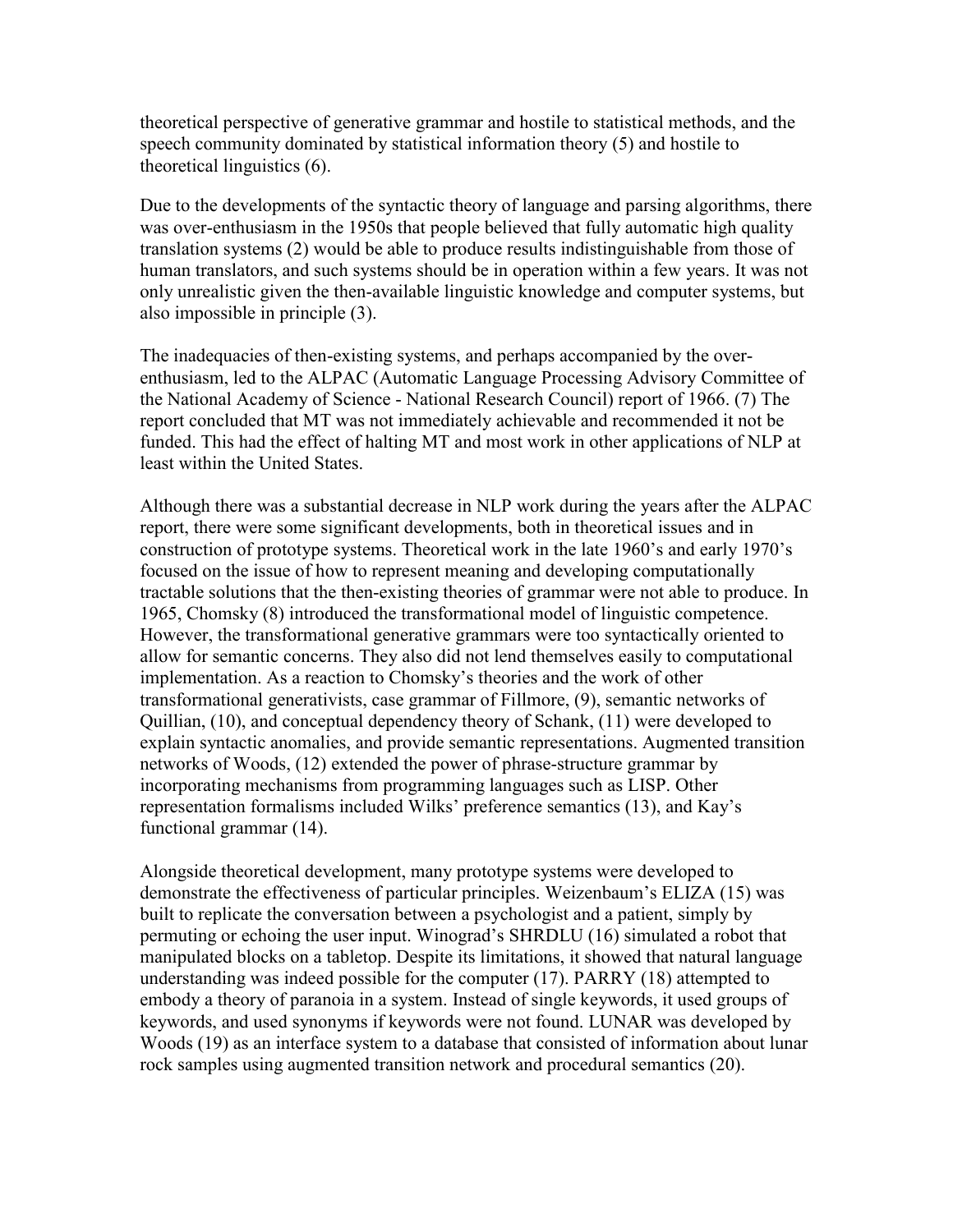In the late 1970's, attention shifted to semantic issues, discourse phenomena, and communicative goals and plans (21). Grosz (22) analyzed task-oriented dialogues and proposed a theory to partition the discourse into units based on her findings about the relation between the structure of a task and the structure of the task-oriented dialogue. Mann and Thompson (23) developed Rhetorical Structure Theory, attributing hierarchical structure to discourse. Other researchers have also made significant contributions, including Hobbs and Rosenschein (24), Polanyi and Scha (25), and Reichman (26).

This period also saw considerable work on natural language generation. McKeown's discourse planner TEXT (27) and McDonald's response generator MUMMBLE (28) used rhetorical predicates to produce declarative descriptions in the form of short texts, usually paragraphs. TEXT's ability to generate coherent responses online was considered a major achievement.

In the early 1980s, motivated by the availability of critical computational resources, the growing awareness within each community of the limitations of isolated solutions to NLP problems (21), and a general push toward applications that worked with language in a broad, real-world context (6), researchers started re-examining non-symbolic approaches that had lost popularity in early days. By the end of 1980s, symbolic approaches had been used to address many significant problems in NLP and statistical approaches were shown to be complementary in many respects to symbolic approaches (21).

In the last ten years of the millennium, the field was growing rapidly. This can be attributed to: a) increased availability of large amounts of electronic text; b) availability of computers with increased speed and memory; and c) the advent of the Internet. Statistical approaches succeeded in dealing with many generic problems in computational inguistics such as part-of-speech identification, word sense disambiguation, etc., and have become standard throughout NLP (29). NLP researchers are now developing next generation NLP systems that deal reasonably well with general text and account for a good portion of the variability and ambiguity of language.

# LEVELS OF NATURAL LANGUAGE PROCESSING

The most explanatory method for presenting what actually happens within a Natural Language Processing system is by means of the 'levels of language' approach. This is also referred to as the synchronic model of language and is distinguished from the earlier sequential model, which hypothesizes that the levels of human language processing follow one another in a strictly sequential manner. Psycholinguistic research suggests that language processing is much more dynamic, as the levels can interact in a variety of orders. Introspection reveals that we frequently use information we gain from what is typically thought of as a higher level of processing to assist in a lower level of analysis. For example, the pragmatic knowledge that the document you are reading is about biology will be used when a particular word that has several possible senses (or meanings) is encountered, and the word will be interpreted as having the biology sense.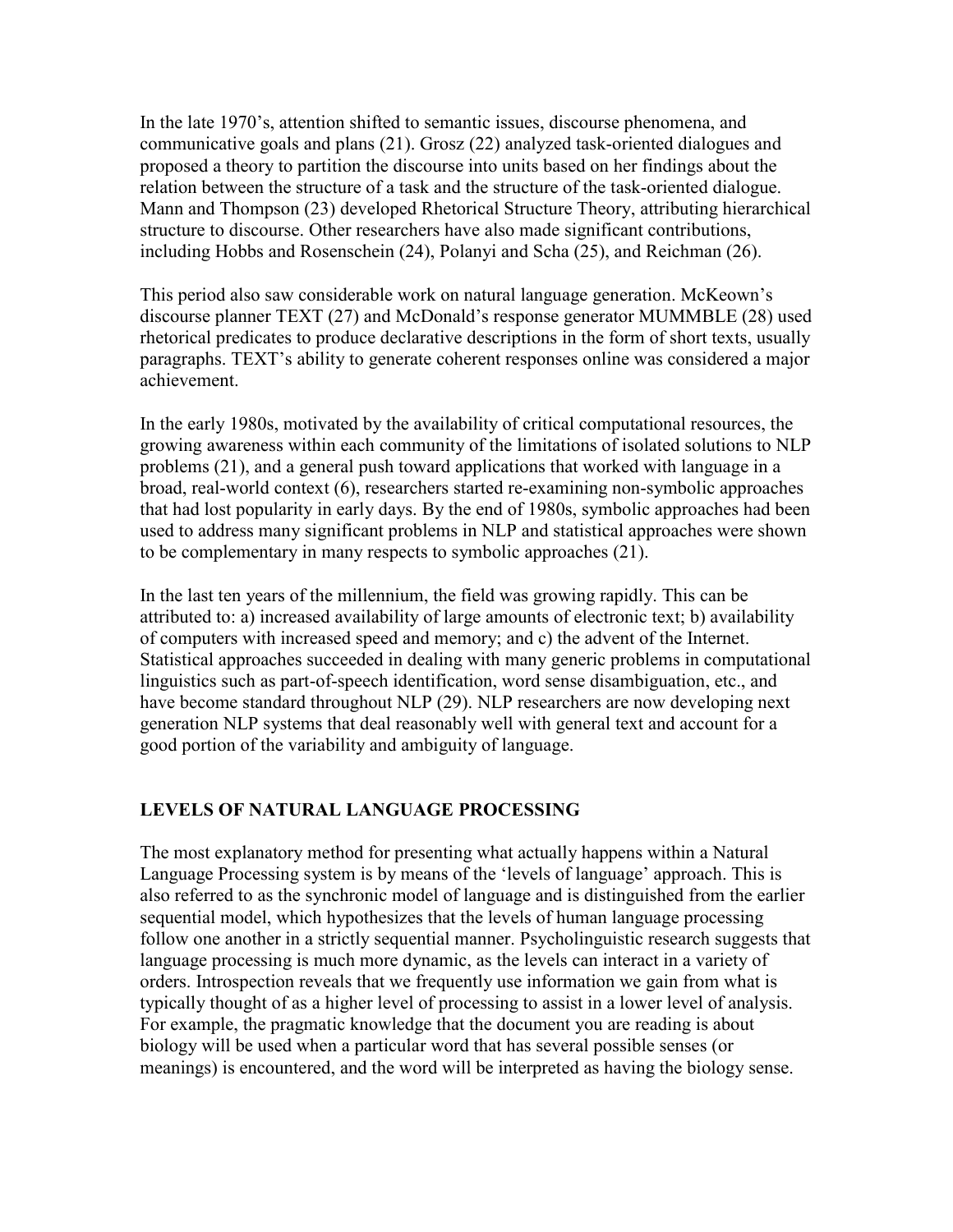Of necessity, the following description of levels will be presented sequentially. The key point here is that meaning is conveyed by each and every level of language and that since humans have been shown to use all levels of language to gain understanding, the more capable an NLP system is, the more levels of language it will utilize.

# (Figure 1: Synchronized Model of Language Processing)

#### Phonology

This level deals with the interpretation of speech sounds within and across words. There are, in fact, three types of rules used in phonological analysis: 1) phonetic rules  $-$  for sounds within words; 2) phonemic rules – for variations of pronunciation when words are spoken together, and; 3) prosodic rules – for fluctuation in stress and intonation across a sentence. In an NLP system that accepts spoken input, the sound waves are analyzed and encoded into a digitized signal for interpretation by various rules or by comparison to the particular language model being utilized.

#### Morphology

This level deals with the componential nature of words, which are composed of morphemes – the smallest units of meaning. For example, the word *preregistration* can be morphologically analyzed into three separate morphemes: the prefix *pre*, the root *registra*, and the suffix *tion*. Since the meaning of each morpheme remains the same across words, humans can break down an unknown word into its constituent morphemes in order to understand its meaning. Similarly, an NLP system can recognize the meaning conveyed by each morpheme in order to gain and represent meaning. For example, adding the suffix –ed to a verb, conveys that the action of the verb took place in the past. This is a key piece of meaning, and in fact, is frequently only evidenced in a text by the use of the *-ed* morpheme.

#### **Lexical**

At this level, humans, as well as NLP systems, interpret the meaning of individual words. Several types of processing contribute to word-level understanding – the first of these being assignment of a single part-of-speech tag to each word. In this processing, words that can function as more than one part-of-speech are assigned the most probable part-of-speech tag based on the context in which they occur.

Additionally at the lexical level, those words that have only one possible sense or meaning can be replaced by a semantic representation of that meaning. The nature of the representation varies according to the semantic theory utilized in the NLP system. The following representation of the meaning of the word *launch* is in the form of logical predicates. As can be observed, a single lexical unit is decomposed into its more basic properties. Given that there is a set of semantic primitives used across all words, these simplified lexical representations make it possible to unify meaning across words and to produce complex interpretations, much the same as humans do.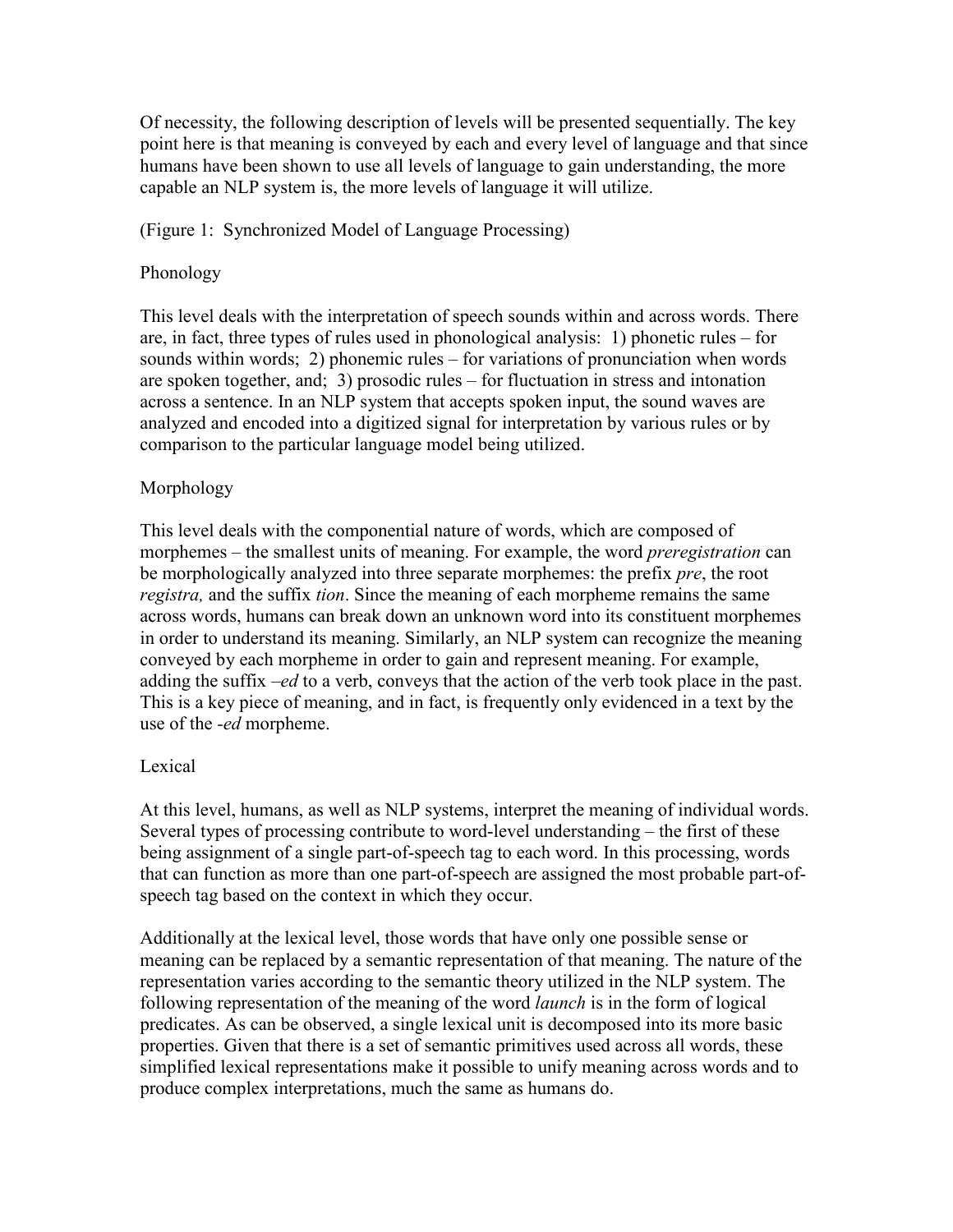launch (a large boat used for carrying people on rivers, lakes harbors, etc.) ((CLASS BOAT) (PROPERTIES (LARGE) (PURPOSE (PREDICATION (CLASS CARRY) (OBJECT PEOPLE))))

The lexical level may require a lexicon, and the particular approach taken by an NLP system will determine whether a lexicon will be utilized, as well as the nature and extent of information that is encoded in the lexicon. Lexicons may be quite simple, with only the words and their part(s)-of-speech, or may be increasingly complex and contain information on the semantic class of the word, what arguments it takes, and the semantic imitations on these arguments, definitions of the sense(s) in the semantic representation utilized in the particular system, and even the semantic field in which each sense of a polysemous word is used.

#### Syntactic

This level focuses on analyzing the words in a sentence so as to uncover the grammatical structure of the sentence. This requires both a grammar and a parser. The output of this level of processing is a (possibly delinearized) representation of the sentence that reveals the structural dependency relationships between the words. There are various grammars that can be utilized, and which will, in turn, impact the choice of a parser. Not all NLP applications require a full parse of sentences, therefore the remaining challenges in parsing of prepositional phrase attachment and conjunction scoping no longer stymie those applications for which phrasal and clausal dependencies are sufficient. Syntax conveys meaning in most languages because order and dependency contribute to meaning. For example the two sentences: 'The dog chased the cat.' and 'The cat chased the dog.' differ only in terms of syntax, yet convey quite different meanings.

#### Semantic

This is the level at which most people think meaning is determined, however, as we can see in the above defining of the levels, it is all the levels that contribute to meaning. Semantic processing determines the possible meanings of a sentence by focusing on the interactions among word-level meanings in the sentence. This level of processing can include the semantic disambiguation of words with multiple senses; in an analogous way to how syntactic disambiguation of words that can function as multiple parts-of-speech is accomplished at the syntactic level. Semantic disambiguation permits one and only one sense of polysemous words to be selected and included in the semantic representation of the sentence. For example, amongst other meanings, 'file' as a noun can mean either a folder for storing papers, or a tool to shape one's fingernails, or a line of individuals in a queue. If information from the rest of the sentence were required for the disambiguation, the semantic, not the lexical level, would do the disambiguation. A wide range of methods can be implemented to accomplish the disambiguation, some which require information as to the frequency with which each sense occurs in a particular corpus of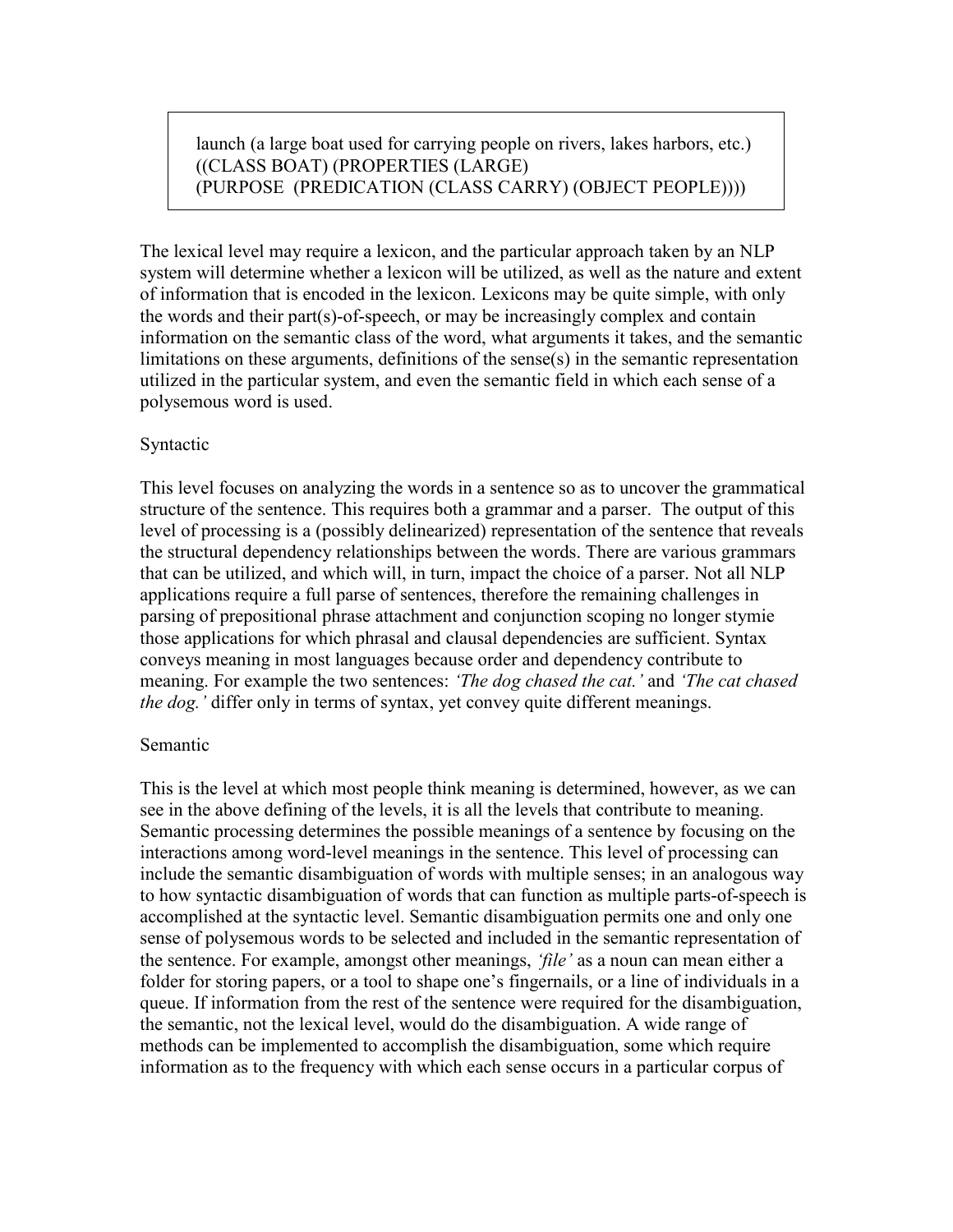interest, or in general usage, some which require consideration of the local context, and others which utilize pragmatic knowledge of the domain of the document.

# Discourse

While syntax and semantics work with sentence-length units, the discourse level of NLP works with units of text longer than a sentence. That is, it does not interpret multisentence texts as just concatenated sentences, each of which can be interpreted singly. Rather, discourse focuses on the properties of the text as a whole that convey meaning by making connections between component sentences. Several types of discourse processing can occur at this level, two of the most common being anaphora resolution and discourse/text structure recognition. Anaphora resolution is the replacing of words such as pronouns, which are semantically vacant, with the appropriate entity to which they refer (30). Discourse/text structure recognition determines the functions of sentences in the text, which, in turn, adds to the meaningful representation of the text. For example, newspaper articles can be deconstructed into discourse components such as: Lead, Main Story, Previous Events, Evaluation, Attributed Quotes, and Expectation (31).

# Pragmatic

This level is concerned with the purposeful use of language in situations and utilizes context over and above the contents of the text for understanding The goal is to explain how extra meaning is *read into* texts without actually being encoded in them. This requires much world knowledge, including the understanding of intentions, plans, and goals. Some NLP applications may utilize knowledge bases and inferencing modules. For example, the following two sentences require resolution of the anaphoric term 'they', but this resolution requires pragmatic or world knowledge.

The city councilors refused the demonstrators a permit because they feared violence.

The city councilors refused the demonstrators a permit because they advocated revolution.

# Summary of Levels

Current NLP systems tend to implement modules to accomplish mainly the lower levels of processing. This is for several reasons. First, the application may not require interpretation at the higher levels. Secondly, the lower levels have been more thoroughly researched and implemented. Thirdly, the lower levels deal with smaller units of analysis, e.g. morphemes, words, and sentences, which are rule-governed, versus the higher levels of language processing which deal with texts and world knowledge, and which are only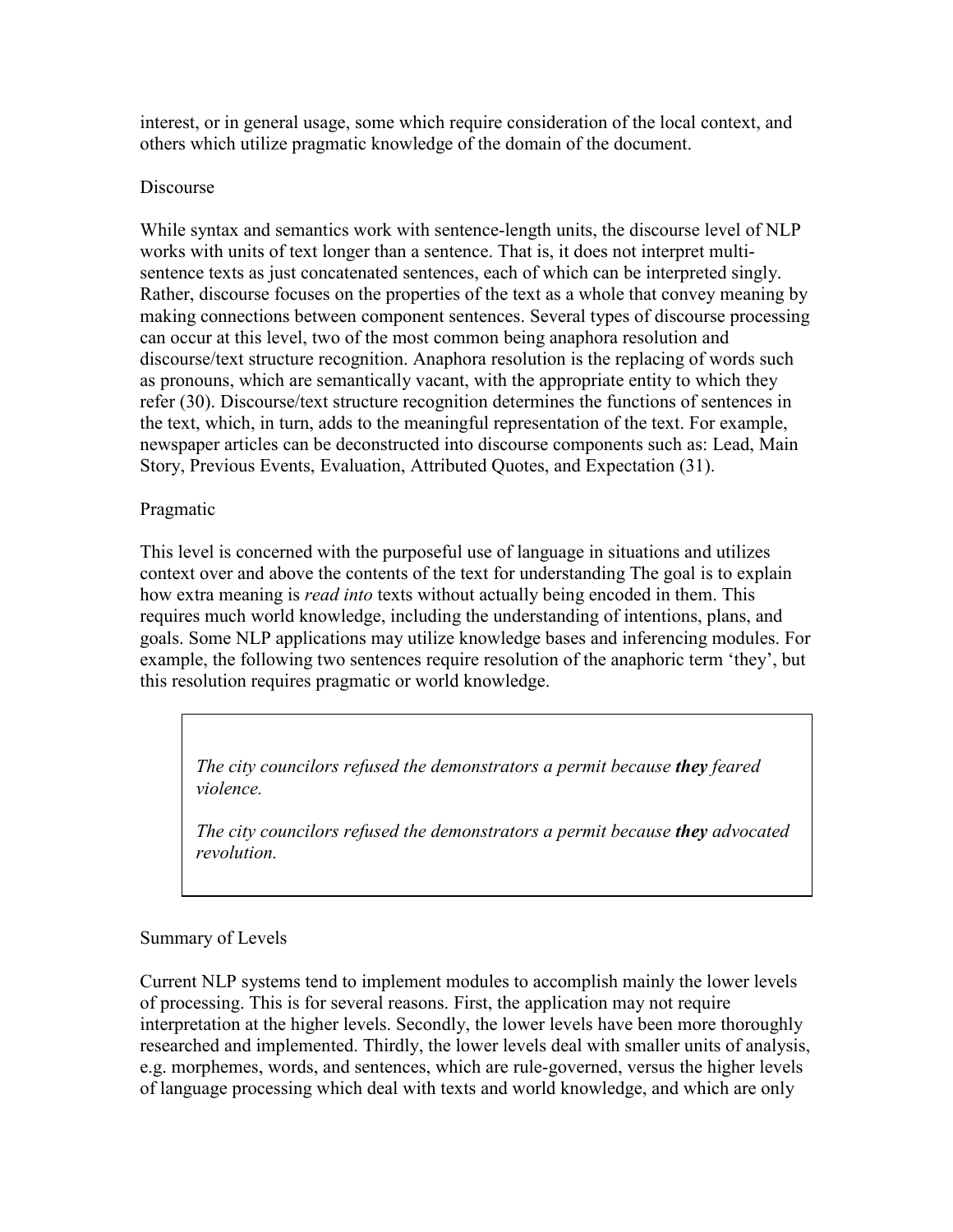regularity-governed. As will be seen in the following section on Approaches, the statistical approaches have, to date, been validated on the lower levels of analysis, while the symbolic approaches have dealt with all levels, although there are still few working systems which incorporate the higher levels.

## APPROACHES TO NATURAL LANGUAGE PROCESSING

Natural language processing approaches fall roughly into four categories: symbolic, statistical, connectionist, and hybrid. Symbolic and statistical approaches have coexisted since the early days of this field. Connectionist NLP work first appeared in the 1960's. For a long time, symbolic approaches dominated the field. In the 1980's, statistical approaches regained popularity as a result of the availability of critical computational resources and the need to deal with broad, real-world contexts. Connectionist approaches also recovered from earlier criticism by demonstrating the utility of neural networks in NLP. This section examines each of these approaches in terms of their foundations, typical techniques, differences in processing and system aspects, and their robustness, flexibility, and suitability for various tasks.

## Symbolic Approach

Symbolic approaches perform deep analysis of linguistic phenomena and are based on explicit representation of facts about language through well-understood knowledge representation schemes and associated algorithms (21). In fact, the description of the levels of language analysis in the preceding section is given from a symbolic perspective. The primary source of evidence in symbolic systems comes from human-developed rules and lexicons.

A good example of symbolic approaches is seen in logic or rule-based systems. In logicbased systems, the symbolic structure is usually in the form of logic propositions. Manipulations of such structures are defined by inference procedures that are generally truth preserving. Rule-based systems usually consist of a set of rules, an inference engine, and a workspace or working memory. Knowledge is represented as facts or rules in the rule-base. The inference engine repeatedly selects a rule whose condition is satisfied and executes the rule.

Another example of symbolic approaches is semantic networks. First proposed by Quillian (10) to model associative memory in psychology, semantic networks represent knowledge through a set of nodes that represent objects or concepts and the labeled links that represent relations between nodes. The pattern of connectivity reflects semantic organization, that is; highly associated concepts are directly linked whereas moderately or weakly related concepts are linked through intervening concepts. Semantic networks are widely used to represent structured knowledge and have the most connectionist flavor of the symbolic models  $(32)$ .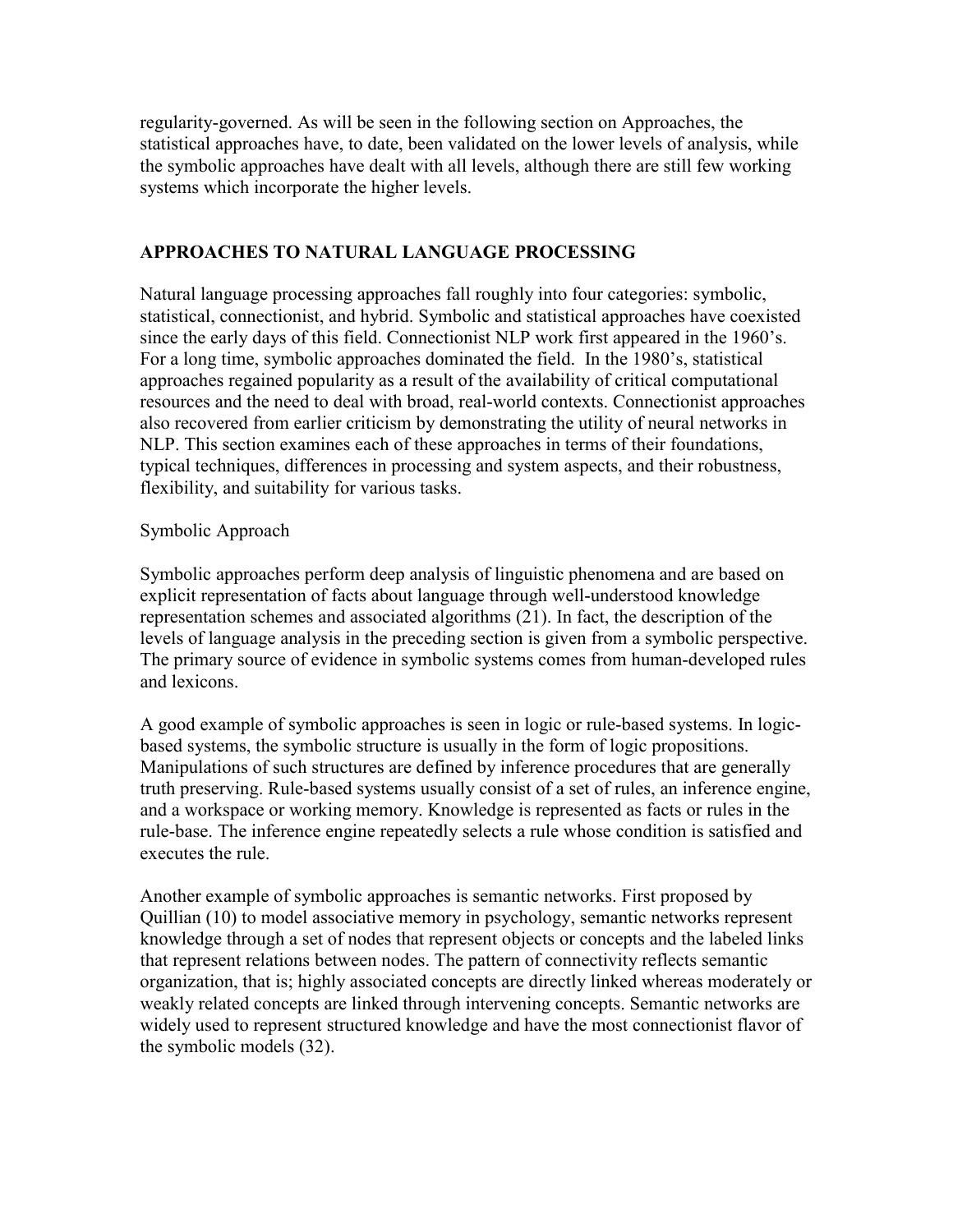Symbolic approaches have been used for a few decades in a variety of research areas and applications such as information extraction, text categorization, ambiguity resolution, and lexical acquisition. Typical techniques include: explanation-based learning, rule-based learning, inductive logic programming, decision trees, conceptual clustering, and K nearest neighbor algorithms  $(6, 33)$ .

#### Statistical Approach

Statistical approaches employ various mathematical techniques and often use large text corpora to develop approximate generalized models of linguistic phenomena based on actual examples of these phenomena provided by the text corpora without adding significant linguistic or world knowledge. In contrast to symbolic approaches, statistical approaches use observable data as the primary source of evidence.

A frequently used statistical model is the Hidden Markov Model (HMM) inherited from the speech community. HMM is a finite state automaton that has a set of states with probabilities attached to transitions between states (34). Although outputs are visible, states themselves are not directly observable, thus "hidden" from external observations. Each state produces one of the observable outputs with a certain probability.

Statistical approaches have typically been used in tasks such as speech recognition, lexical acquisition, parsing, part-of-speech tagging, collocations, statistical machine translation, statistical grammar learning, and so on.

# Connectionist Approach

Similar to the statistical approaches, connectionist approaches also develop generalized models from examples of linguistic phenomena. What separates connectionism from other statistical methods is that connectionist models combine statistical learning with various theories of representation - thus the connectionist representations allow transformation, inference, and manipulation of logic formulae (33). In addition, in connectionist systems, linguistic models are harder to observe due to the fact that connectionist architectures are less constrained than statistical ones  $(35)$ ;  $(21)$ .

Generally speaking, a connectionist model is a network of interconnected simple processing units with knowledge stored in the weights of the connections between units (32). Local interactions among units can result in dynamic global behavior, which, in turn, leads to computation.

Some connectionist models are called localist models, assuming that each unit represents a particular concept. For example, one unit might represent the concept "mammal" while another unit might represent the concept "whale". Relations between concepts are encoded by the weights of connections between those concepts. Knowledge in such models is spread across the network, and the connectivity between units reflects their structural relationship. Localist models are quite similar to semantic networks, but the links between units are not usually labeled as they are in semantic nets. They perform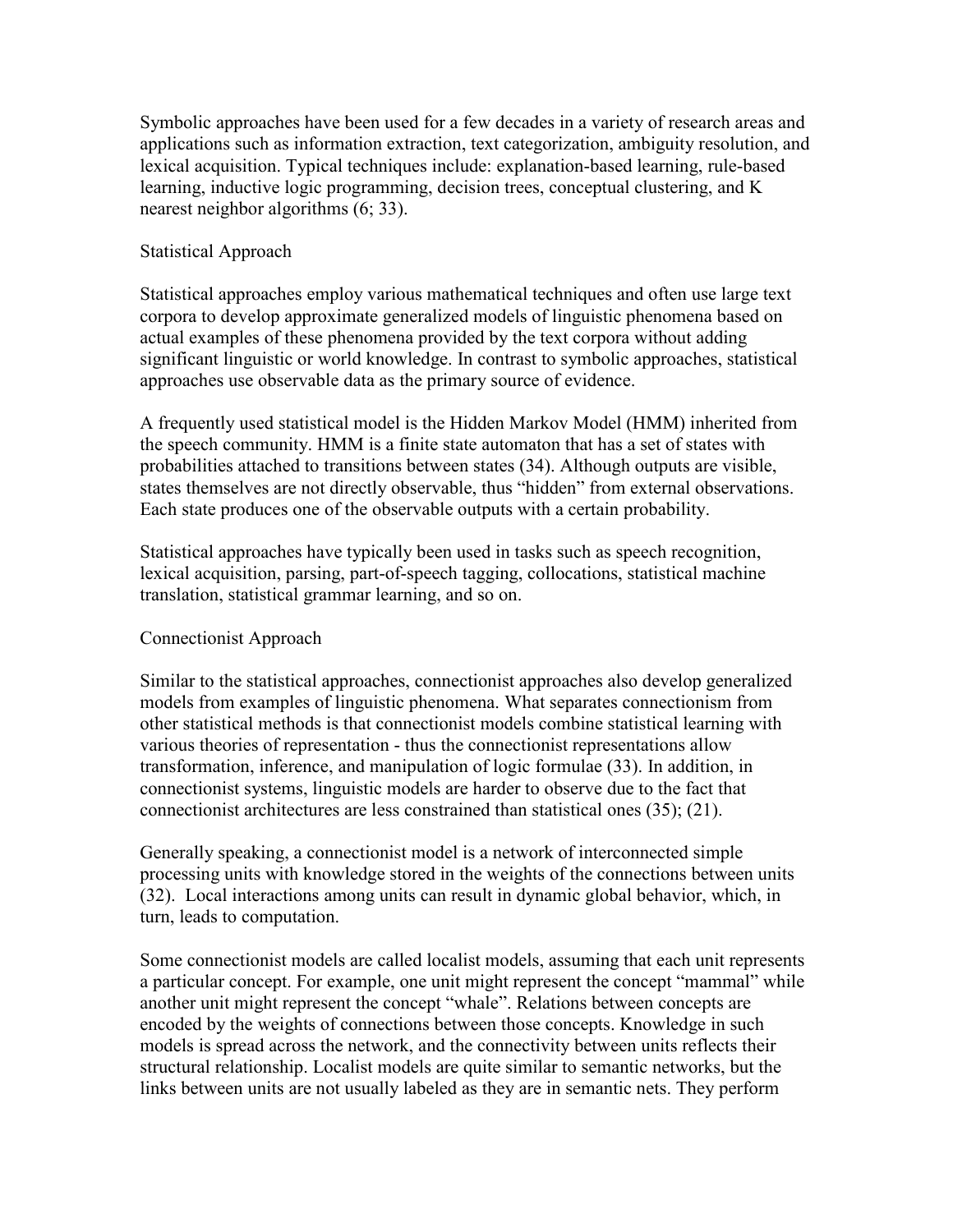well at tasks such as word-sense disambiguation, language generation, and limited inference (36).

Other connectionist models are called distributed models. Unlike that in localist models, a concept in distributed models is represented as a function of simultaneous activation of multiple units. An individual unit only participates in a concept representation. These models are well suited for natural language processing tasks such as syntactic parsing, limited domain translation tasks, and associative retrieval.

#### Comparison Among Approaches

From the above section, we have seen that similarities and differences exist between approaches in terms of their assumptions, philosophical foundations, and source of evidence. In addition to that, the similarities and differences can also be reflected in the processes each approach follows, as well as in system aspects, robustness, flexibility, and suitable tasks.

*Process:* Research using these different approaches follows a general set of steps, namely, data collection, data analysis/model building, rule/data construction, and application of rules/data in system. The data collection stage is critical to all three approaches although statistical and connectionist approaches typically require much more data than symbolic approaches. In the data analysis/model building stage, symbolic approaches rely on human analysis of the data in order to form a theory while statistical approaches manually define a statistical model that is an approximate generalization of the collected data. Connectionist approaches build a connectionist model from the data. In the rule / data construction stage, manual efforts are typical for symbolic approaches and the theory formed in the previous step may evolve when new cases are encountered. In contrast, statistical and connectionist approaches use the statistical or connectionist model as guidance and build rules or data items automatically, usually in relatively large quantity. After building rules or data items, all approaches then automatically apply them to specific tasks in the system. For instance, connectionist approaches may apply the rules to train the weights of links between units.

System aspects: By system aspects, we mean source of data, theory or model formed from data analysis, rules, and basis for evaluation.

- Data: As mentioned earlier, symbolic approaches use human introspective data, which are usually not directly observable. Statistical and connectionist approaches are built on the basis of machine observable facets of data, usually from text corpora.

- Theory or model based on data analysis: As the outcome of data analysis, a theory is formed for symbolic approaches whereas a parametric model is formed for statistical approaches and a connectionist model is formed for connectionist approaches.

- Rules: For symbolic approaches, the rule construction stage usually results in rules with detailed criteria of rule application. For statistical approaches, the criteria of rule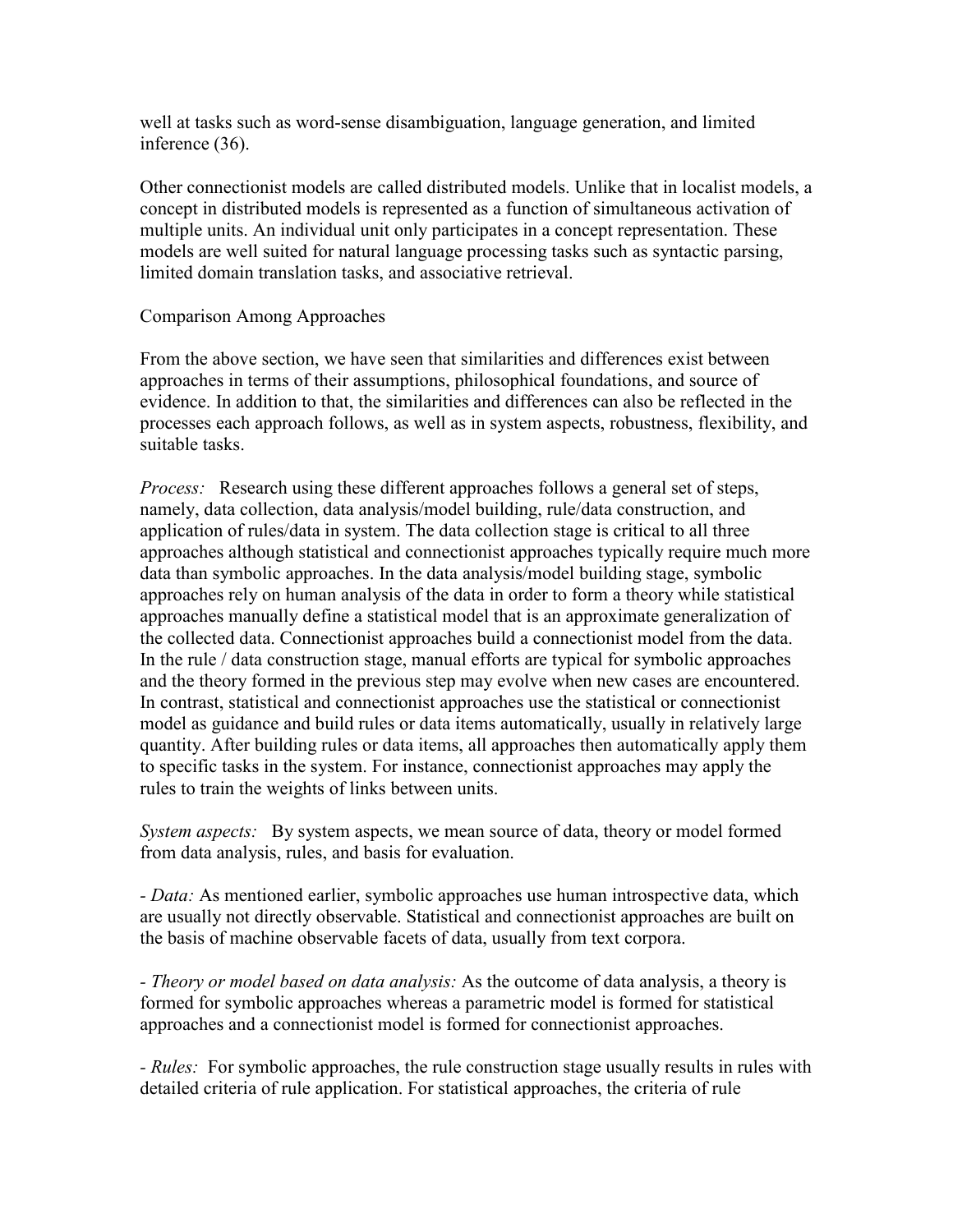application are usually at the surface level or under-specified. For connectionist approaches, individual rules typically cannot be recognized.

- Basis for Evaluation: Evaluation of symbolic systems is typically based on intuitive judgments of unaffiliated subjects and may use system-internal measures of growth such as the number of new rules. In contrast, the basis for evaluation of statistical and connectionist systems are usually in the form of scores computed from some evaluation function. However, if all approaches are utilized for the same task, then the results of the task can be evaluated both quantitatively and qualitatively and compared.

Robustness: Symbolic systems may be fragile when presented with unusual, or noisy input. To deal with anomalies, they can anticipate them by making the grammar more general to accommodate them. Compared to symbolic systems, statistical systems may be more robust in the face of unexpected input provided that training data is sufficient, which may be difficult to be assured of. Connectionist systems may also be robust and fault tolerant because knowledge in such systems is stored across the network. When presented with noisy input, they degrade gradually.

Flexibility: Since symbolic models are built by human analysis of well-formulated examples, symbolic systems may lack the flexibility to adapt dynamically to experience. In contrast, statistical systems allow broad coverage, and may be better able to deal with unrestricted text  $(21)$  for more effective handling of the task at hand. Connectionist systems exhibit flexibility by dynamically acquiring appropriate behavior based on the given input. For example, the weights of a connectionist network can be adapted in realtime to improve performance. However, such systems may have difficulty with the representation of structures needed to handle complex conceptual relationships, thus limiting their abilities to handle high-level NLP (36).

Suitable tasks: Symbolic approaches seem to be suited for phenomena that exhibit identifiable linguistic behavior. They can be used to model phenomena at all the various linguistic levels described in earlier sections. Statistical approaches have proven to be effective in modeling language phenomena based on frequent use of language as reflected in text corpora. Linguistic phenomena that are not well understood or do not exhibit clear regularity are candidates for statistical approaches. Similar to statistical approaches, connectionist approaches can also deal with linguistic phenomena that are not wel understood. They are useful for low-level NLP tasks that are usually subtasks in a larger problem.

To summarize, symbolic, statistical, and connectionist approaches have exhibited different characteristics, thus some problems may be better tackled with one approach while other problems by another. In some cases, for some specific tasks, one approach may prove adequate, while in other cases, the tasks can get so complex that it might not be possible to choose a single best approach. In addition, as Klavans and Resnik (6) pointed out, there is no such thing as a "purely statistical" method. Every use of statistics is based upon a symbolic model and statistics alone is not adequate for NLP. Toward this end, statistical approaches are not at odds with symbolic approaches. In fact, they are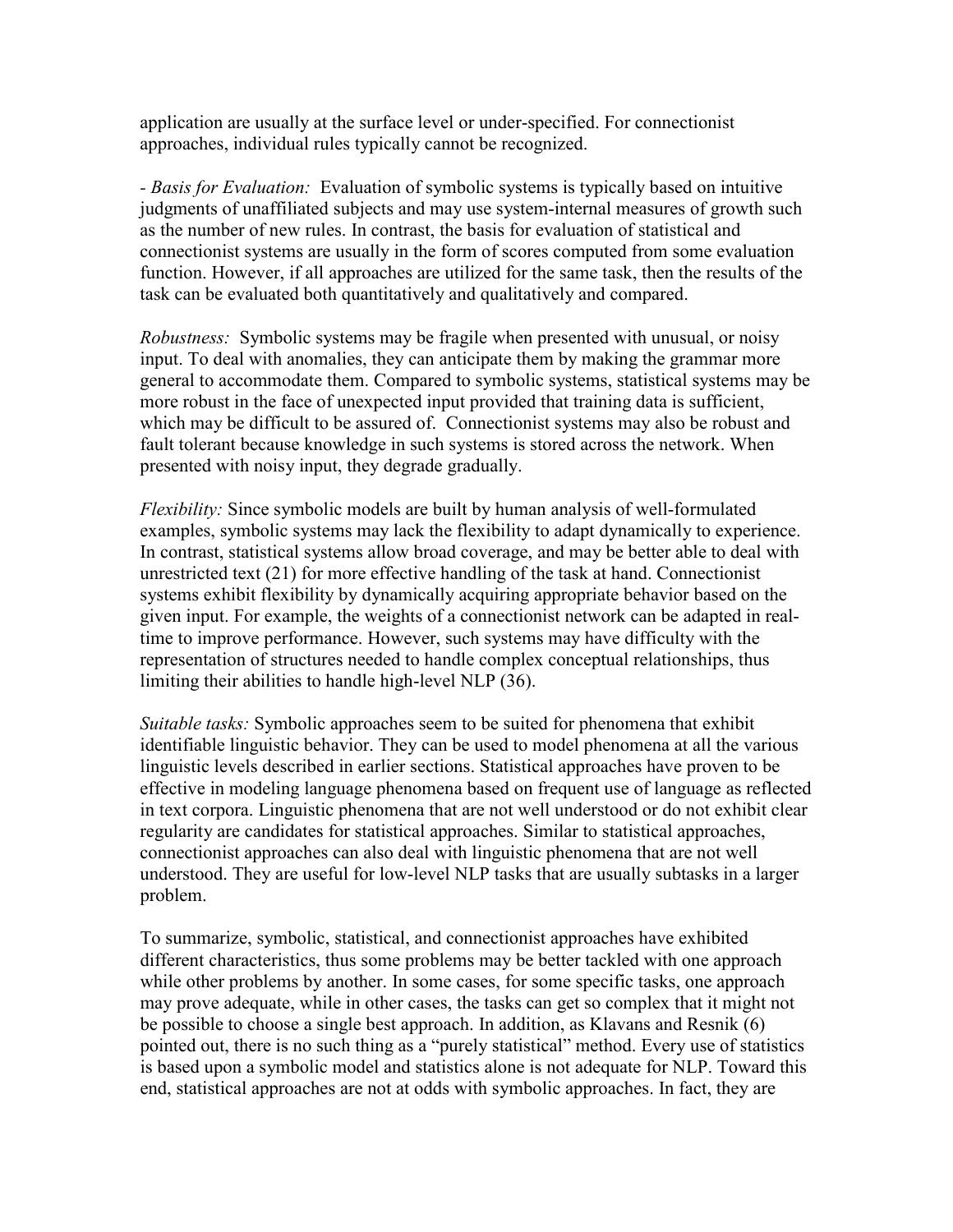rather complementary. As a result, researchers have begun developing hybrid techniques that utilize the strengths of each approach in an attempt to address NLP problems more effectively and in a more flexible manner.

# NATURAL LANGUAGE PROCESSING APPLICATIONS

.

Natural language processing provides both theory and implementations for a range of applications. In fact, any application that utilizes text is a candidate for NLP. The most frequent applications utilizing NLP include the following:

- Information Retrieval given the significant presence of text in this application, it is surprising that so few implementations utilize NLP. Recently, statistical approaches for accomplishing NLP have seen more utilization, but few systems other than those by Liddy (37) and Strzalkowski (38) have developed significant systems based on NLP
- Information Extraction (IE) a more recent application area, IE focuses on the recognition, tagging, and extraction into a structured representation, certain key elements of information, e.g. persons, companies, locations, organizations, from large collections of text. These extractions can then be utilized for a range of applications including question-answering, visualization, and data mining.
- Question-Answering in contrast to Information Retrieval, which provides a list of potentially relevant documents in response to a user's query, question-answering provides the user with either just the text of the answer itself or answer-providing passages.
- Summarization the higher levels of NLP, particularly the discourse level, can empower an implementation that reduces a larger text into a shorter, yet richlyconstituted abbreviated narrative representation of the original document.
- Machine Translation perhaps the oldest of all NLP applications, various levels of NLP have been utilized in MT systems, ranging from the 'word-based' approach to applications that include higher levels of analysis.
- Dialogue Systems perhaps the omnipresent application of the future, in the systems envisioned by large providers of end-user applications. Dialogue systems, which usually focus on a narrowly defined application (e.g. your refrigerator or home sound system), currently utilize the phonetic and lexical levels of language. It is believed that utilization of all the levels of language processing explained above offer the potential for truly habitable dialogue systems.